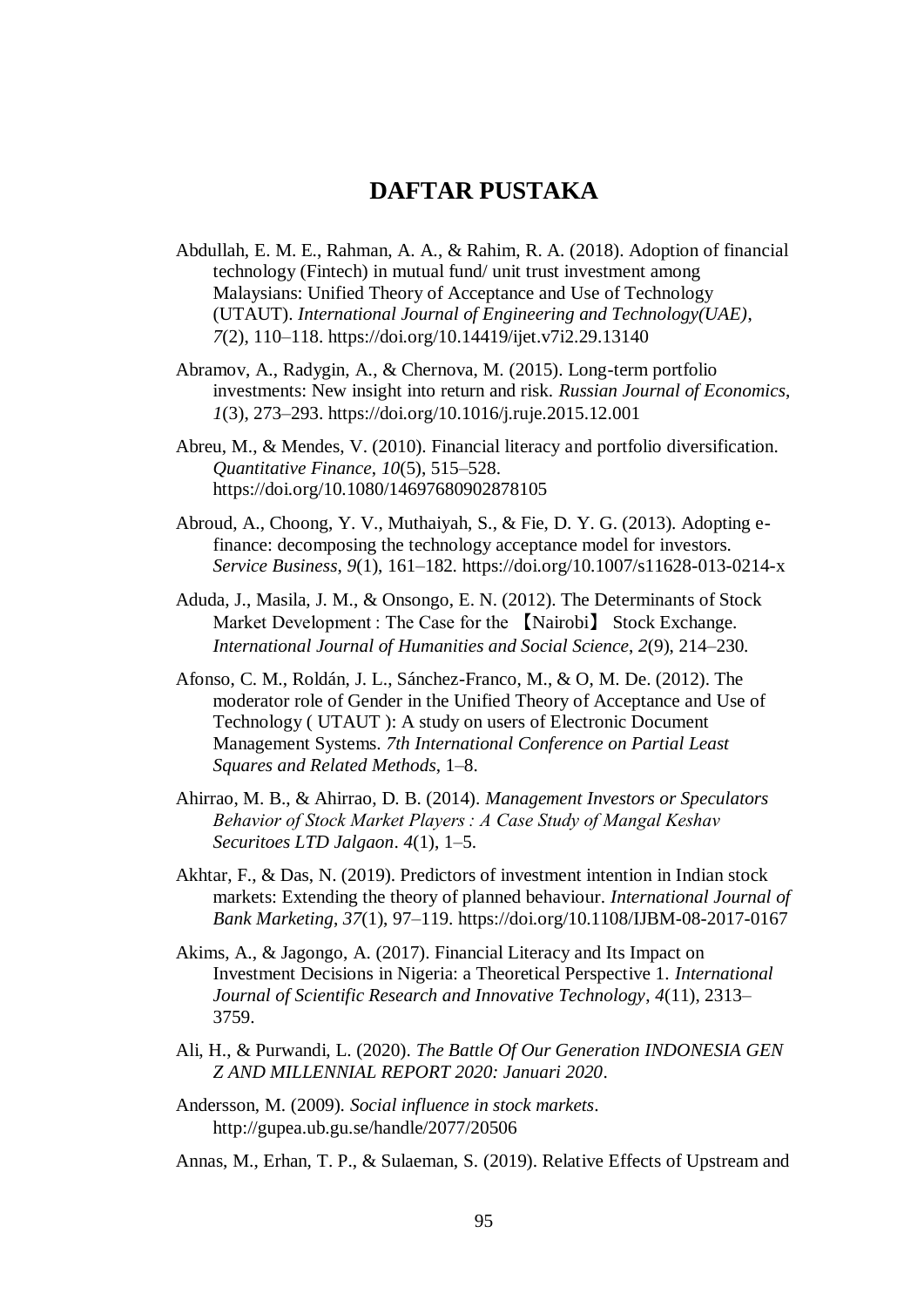Downstream Linkage on Modern Retailers Distribution Performance in Jabodetabek. *Journal of Business and Finance EM in Emerging Market*.

- Arts, L. (2018). Financial literacy and stock market participation: The moderating effect of country-specific social connectedness. *DiVA.*, 45. http://www.divaportal.org/smash/record.jsf?pid=diva2%3A1193563&dswid=23
- Awais, M., Fahad Laber, M., Rasheed, N., & Khursheed, A. (2016). Impact of financial literacy and investment experience on risk tolerance and investment decisions: Empirical evidence from pakistan. *International Journal of Economics and Financial Issues*, *6*(1), 73–79.
- Babakus, E., & Mangold, W. G. (1992). Adapting the SERVQUAL scale to hospital services: an empirical investigation. *Health Services Research*, *26*(6), 767–786. http://www.ncbi.nlm.nih.gov/pubmed/1737708%0Ahttp://www.pubmedcentr al.nih.gov/articlerender.fcgi?artid=PMC1069855
- Badan Pusat Statistik. (2019). *Statistik Pemuda Indonesia 2019*.
- Barber, B. M., Lee, Y. T., Liu, Y. J., & Odean, T. (2014). The cross-section of speculator skill: Evidence from day trading. *Journal of Financial Markets*, *18*(1), 1–24. https://doi.org/10.1016/j.finmar.2013.05.006
- Barber, B. M., & Odean, T. (2013). The Behavior of Individual Investors. In *Handbook of the Economics of Finance* (Vol. 2, Issue PB). Elsevier B.V. https://doi.org/10.1016/B978-0-44-459406-8.00022-6
- Bhushan, P. (2014). Relationship between Financial Literacy and Investment Behavior of Salaried Individuals. *Journal of Business Management & Social Sciences Research*, *3*(5), 82–87. www.borjournals.com
- Biel, A., Andersson, M., Hedesstrom, M., Magnus, J., Sundblad, E.-L., & Garling, T. (2010). Social Influence in Stockmarkets: A Conceptual Analysis of Social Influence Processes in Stock Markets. *Sustainable Investment and Corporate Governance Working Papers*, *June 2015*.
- Black, K. (2010). Business Statistics: Contemporary Decision Making 6th edition. *Jw& S*, *53*(9), 1689–1699. https://doi.org/10.1017/CBO9781107415324.004
- Bolognesi, A., Washington, T. G., Literacy, G. F., Hasler, A., Washington, T. G., Literacy, G. F., Lusardi, A., Washington, T. G., & Literacy, G. F. (2020). *Millennials and money : The state of their financial management and how workplaces can help them*. *February*.
- Bona, J. T. C. (2018). Factors Affecting the Spending Behavior of College Students. *Journal of Fundamental and Applied Sciences*, *10*(35), 142–152. https://doi.org/http://dx.doi.org/10.4314/jfas.v10i3s.12
- Brown, J. R., Ivković, Z., Smith, P. A., & Weisbenner, S. (2008). Neighbors Matter: Causal Community Effects and Stock Market Participation. *Journal*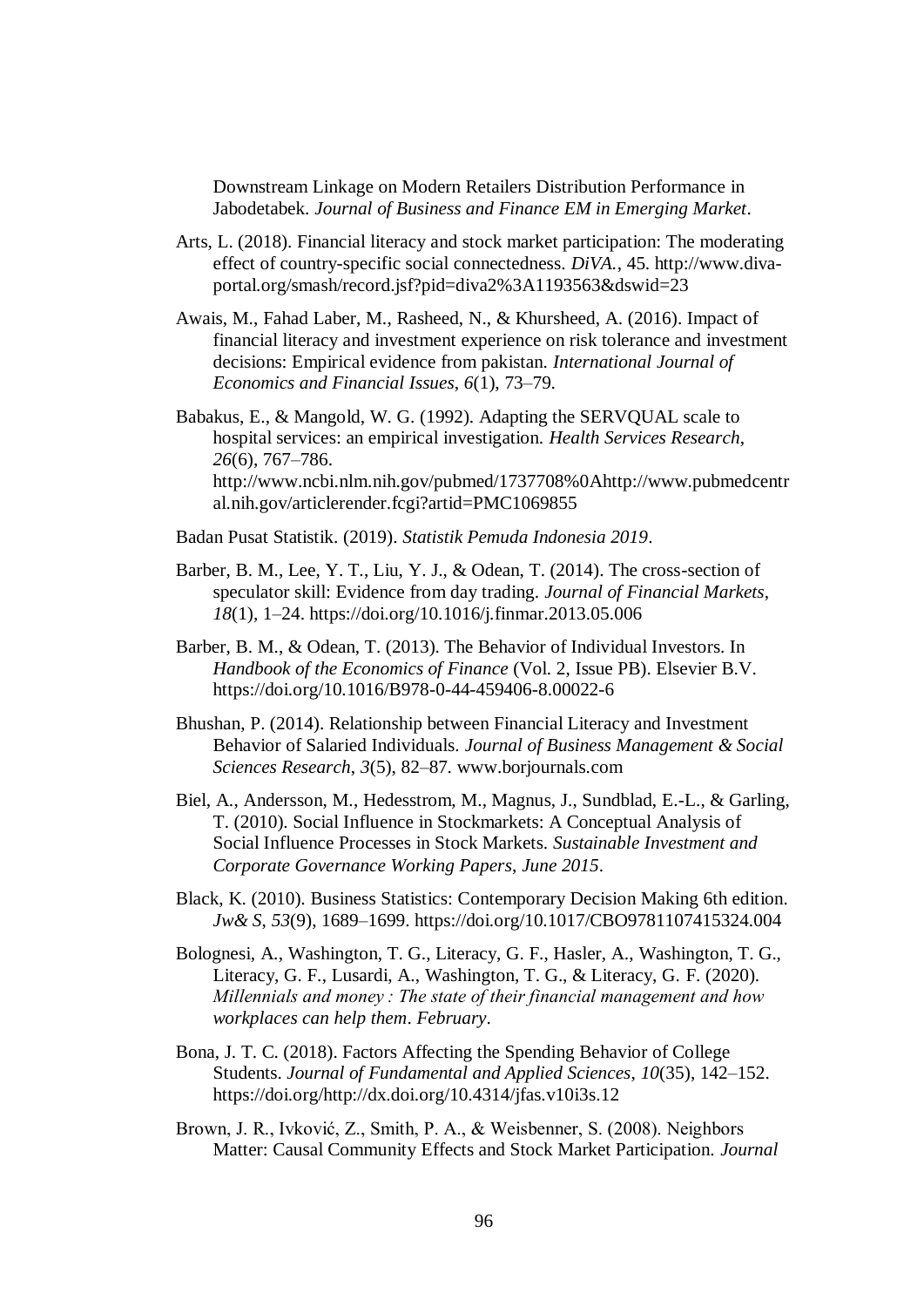*of Finance*, *63*(3), 1509–1531. https://doi.org/10.1111/j.1540- 6261.2008.01364.x

- Budiati, I., Susianto, Y., Adi, W. P., Ayuni, S., Reagan, H. A., Larasaty, P., Setiyawati, N., Pratiwi, A. I., & Saputri, V. G. (2018). *Profil Generasi Milenial Indonesia*. 1–153. www.freepik.com
- Bursa Efek Indonesia. (2013). *Pedoman Galeri Investasi BEI*. 1–31.
- Bursa Efek Indonesia. (2015). *20150824\_SK-Perubahan-Batasan-Auto-Rejection*.
- Bursa Efek Indonesia. (2017). *Yuk Nabung Saham*. http://yuknabungsaham.idx.co.id/about-yns
- Bursa Efek Indonesia. (2020). *Mekanisme Perdagangan Saham*. https://www.idx.co.id/investor/mekanisme-perdagangan/
- Byrne, A. (2019). Investors and Their Needs. *The Ben Cao Gang Mu*, 406–448. https://doi.org/10.1525/9780520959743-016
- Chariri, A., Sektiyani, W., Nurlina, & Wulandari, R. W. (2018). Individual Characteristics, Financial Literacy and Ability in Detecting Investment Scams. *Faculty of Economics and Business, Universitas Diponegoro*, *15*(1), 91–114.
- Christelis, D., Jappelli, T., & Padula, M. (2010). Cognitive abilities and portfolio choice. *European Economic Review*, *54*(1), 18–38. https://doi.org/10.1016/j.euroecorev.2009.04.001
- Chuang, L.-M., Liu, C.-C., & Kao, H.-K. (2016). The Adoption of Fintech Service: TAM perspective. *International Journal of Management and Administrative Sciences (IJMAS*, *3*(07), 1–15. www.ijmas.orgwww.ijmas.org
- Chuttur, M. . (2009). Overview of the Technology Acceptance Model: Origins, Developments and Future Directions. *Sprouts: Working Papers on Information Systems*, *9*(37).
- CNBC Indonesia. (2019). *Total Kerugian Akibat Investasi Bodong Tembus Rp 88,8 Triliun*. https://www.cnbcindonesia.com/tech/20190405104517-37- 64820/total-kerugian-akibat-investasi-bodong-tembus-rp-888-triliun
- Creswell, J. W., & Creswell, J. D. (2018). Research and Design Qualitative, Quantitative and Mixed Methods Approaches. In *Thousand Oaks California*.
- Davis, F. D. (1985). A technology acceptance model for empirically testing new end-user information systems: Theory and results. *Management*, *Ph.D.*(May), 291. https://doi.org/oclc/56932490
- Davis, F. D. (1989). Delle vicende dell'agricoltura in Italia; studio e note di C. Bertagnolli. *Perceived Usefulness, Perceived Ease of Use, and User Acceptance of Information Technology*, *13*(3), 319–340. https://doi.org/10.5962/bhl.title.33621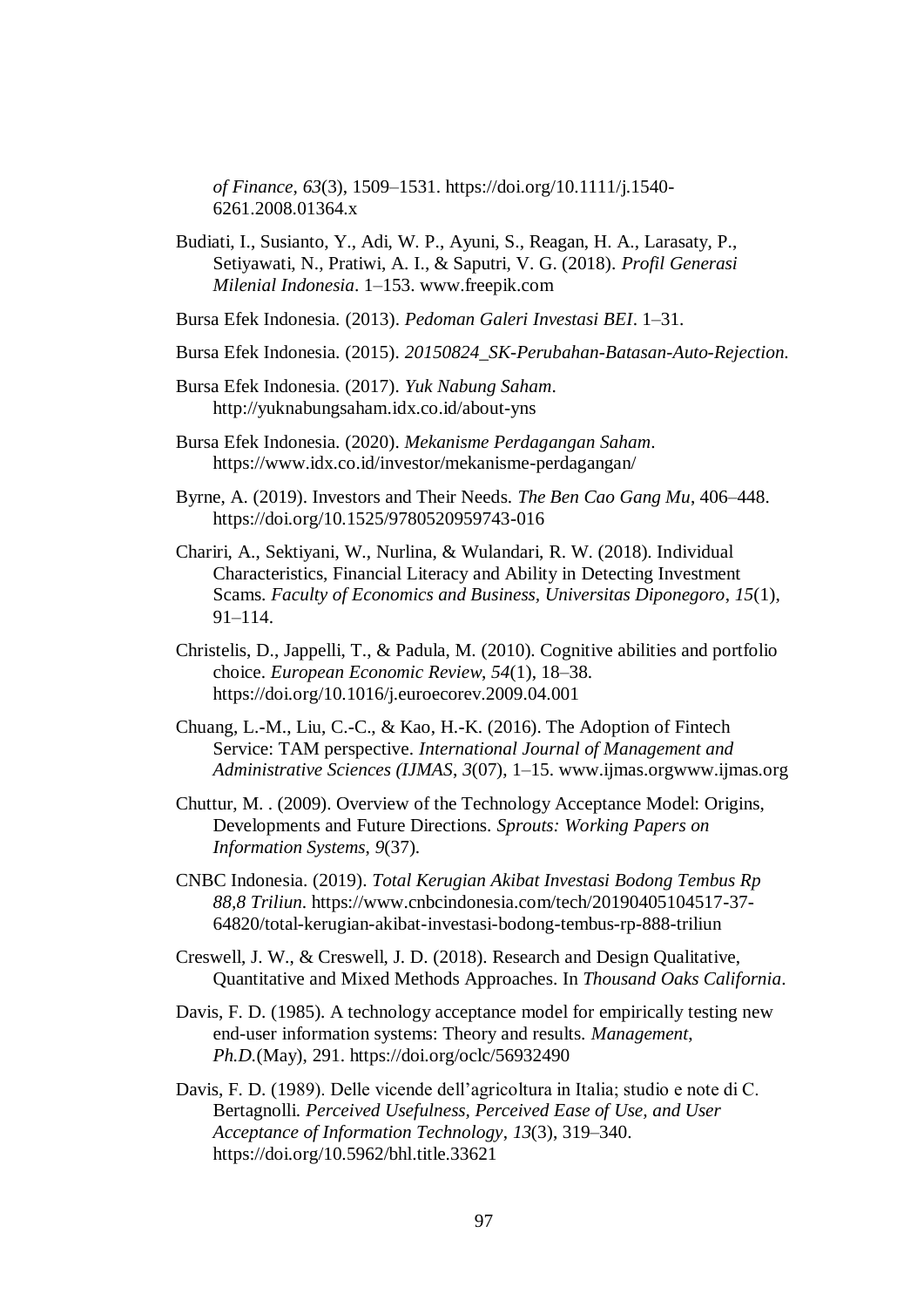- Davis, F. D., Bagozzi, R. P., & Warshaw, P. R. (1989). User Acceptance of Computer Technology: A Comparison of Two Theoretical Models. *Management Science*, *35*(8), 982–1003. https://doi.org/10.1287/mnsc.35.8.982
- Deloitte Indonesia. (2019). *Generasi Milenial dalam Bagi Sumber Daya Manusia Indonesia atau Ancaman ? September*.
- DSResearch. (2019). *Moving Towards A New Era In Indonesia's Financial Industry | Fintech Report 2019*. 1–10.
- Erman, C. (2017). *Financial Technologies Effect on Financial Services from an Open Innovation Perspective*. 1–124.
- Falahati, L., Paim, L., Ismail, M., Haron, S. A., & Masud, J. (2011). Assessment of university students financial management skills and educational needs. *African Journal of Business Management*, *5*(15), 6085–6091. https://doi.org/10.5897/AJBM10.1583
- Ferdinand, A. (2006). *Metode Penelitian Manajemen: Pedoman Penelitian untuk skripsi, Tesis dan Disertai Ilmu Manajemen* (5th ed.). Universitas Diponegoro.
- Galaski, R. (2015). Digital disruption in financial services: The innovation imperative. *FSI Review, Deloitte*, *11*. https://www2.deloitte.com/content/dam/Deloitte/sg/Documents/financialservices/sea-fsireview-issue11-noexp.pdf
- Gangwar, R., & Singh, R. (2018). *Analyzing Factors Affecting Financial Literacy and its Impact on Investment Behavior among Adults in India*.
- Garson, D. G. (2014). *Logistic Regression:Binary and Multinomial*. www.statisticalassociates.com
- Ghozali, I. (2018). *Aplikasi Analisis Multivariate dengan Program IBM SPSS 25* (9th ed.). Universitas Diponegoro.
- Gibson, J. (2015). *The Impact FinTech is having on the Financial Services Industry in Ireland*. 165.
- Given, L. M. (2008). The SAGE Encyclopedia of Qualitative Research Methods Volumes 1 & 2. In *The SAGE Encyclopedia of QUALITATIVE RESEARCH METHODS*. A SAGE Reference Publication. https://books.google.com/books?id=y\_0nAQAAMAAJ&pgis=1
- Goncalves, R., Branco, F., & Martins, J. L. B. R. (2017). The Social Impact of Technology on Millennials and Consequences for Higher Education and Leadership. *Recent Advances in Information Systems and Technologies*, *2*(October), 763–773. https://doi.org/10.1007/978-3-319-56538-5
- Grohmann, A. (2018). Financial literacy and financial behavior: Evidence from the emerging Asian middle class. *Pacific Basin Finance Journal*, *48*(July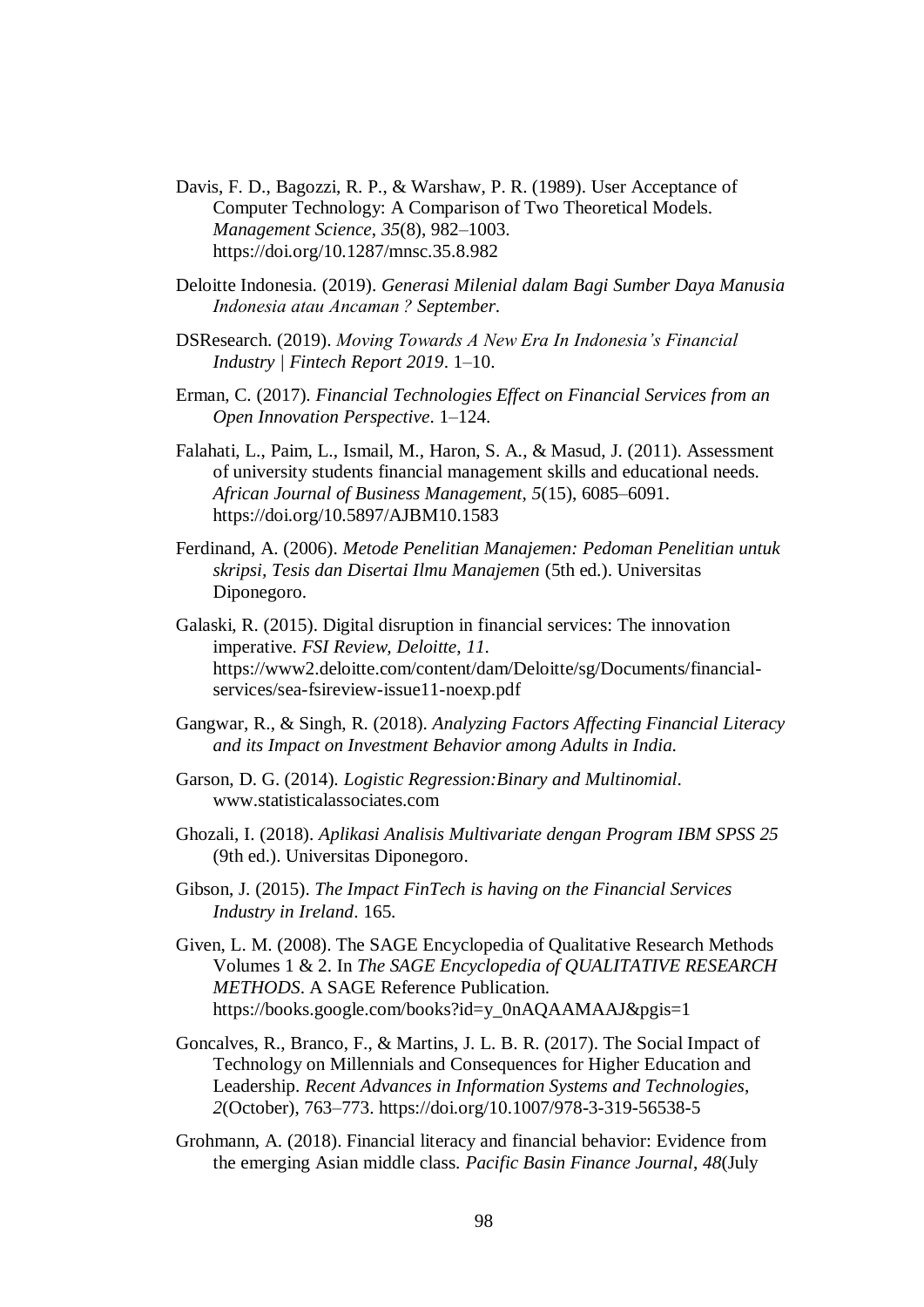2017), 129–143. https://doi.org/10.1016/j.pacfin.2018.01.007

- Guirado, C. E., Zorita, C. M. de I., & Castro, C. G. (2018). Beyond Signed T-Shirts: A Socio-Technological Model of Equity Crowdfunding Adoption. In *Journal of Innovation Economics* (Vol. 26, Issue 2). https://doi.org/10.3917/jie.pr1.0024
- Hair, J. F., Black, W. C., Babin, B. J., & Anderson, R. E. (2014). Multivariate Data Analysis (MVDA) 7th Edition. In *Pharmaceutical Quality by Design: A Practical Approach*. https://doi.org/10.1002/9781118895238.ch8
- Hamza, N., & Arif, I. (2019). Impact of Financial Literacy on Investment Decisions : The Mediating Effect of Big-Five Personality Traits Model. *Market Forces College of Management Sciences*, *14*(1), 43–60.
- Henager, R., & Cude, B. J. (2016). Financial literacy and long- and short-term financial behavior in different age groups. *Journal of Financial Counseling and Planning*, *27*(1), 3–19. https://doi.org/10.1891/1052-3073.27.1.3
- Hofstede, G. (1980). Culture and Organizations. In *International Studies of Management & Organization* (Vol. 10, Issue 4). https://doi.org/10.1080/00208825.1980.11656300
- Horne, J. C. Van. (2002). *Financial Management and Policy*. https://epdf.tips/financial-management-and-policy-12th-edition.html
- International Organisation of Securities Commissions. (2017). IOSCO Research Report on Financial Technologies (Fintech). *International Organization of Securities Commissions*, *February*, 1–75. https://www.iosco.org/library/pubdocs/pdf/IOSCOPD554.pdf
- Internet World Stats. (2019). *Population Statistic Data in Asia*. https://www.internetworldstats.com/stats3.htm#asia
- Investing. (2019). *Imbal Hasil Obligasi Indonesia 10 Tahun*. https://id.investing.com/rates-bonds/indonesia-10-year-bond-yield-historicaldata
- Jantarakolica, K., & Jantarakolica, T. (2018). Acceptance of financial technology in Thailand: Case study of algorithm trading. *International Symposia in Economic Theory and Econometrics*, *25*, 255–277. https://doi.org/10.1108/S1571-038620180000025011
- Joshi, M. C. (2017). Factors affecting Investment Decision in Stock Market. *Journal of Accounting, Finance and Economics*, *8*(2), 1–19.
- Kaiser, T., Lusardi, A., Menkhoff, L., & Urban, C. J. (2020). Financial Education Affects Financial Knowledge and Downstream Behaviors. *NBER Working Paper Series*, *April*, 39. http://www.nber.org/papers/w27057
- Kim, K. T., Anderson, S. G., & Seay, M. C. (2017). *Financial Literacy and Financial Decisions of Millennials in the United States*. 1–45.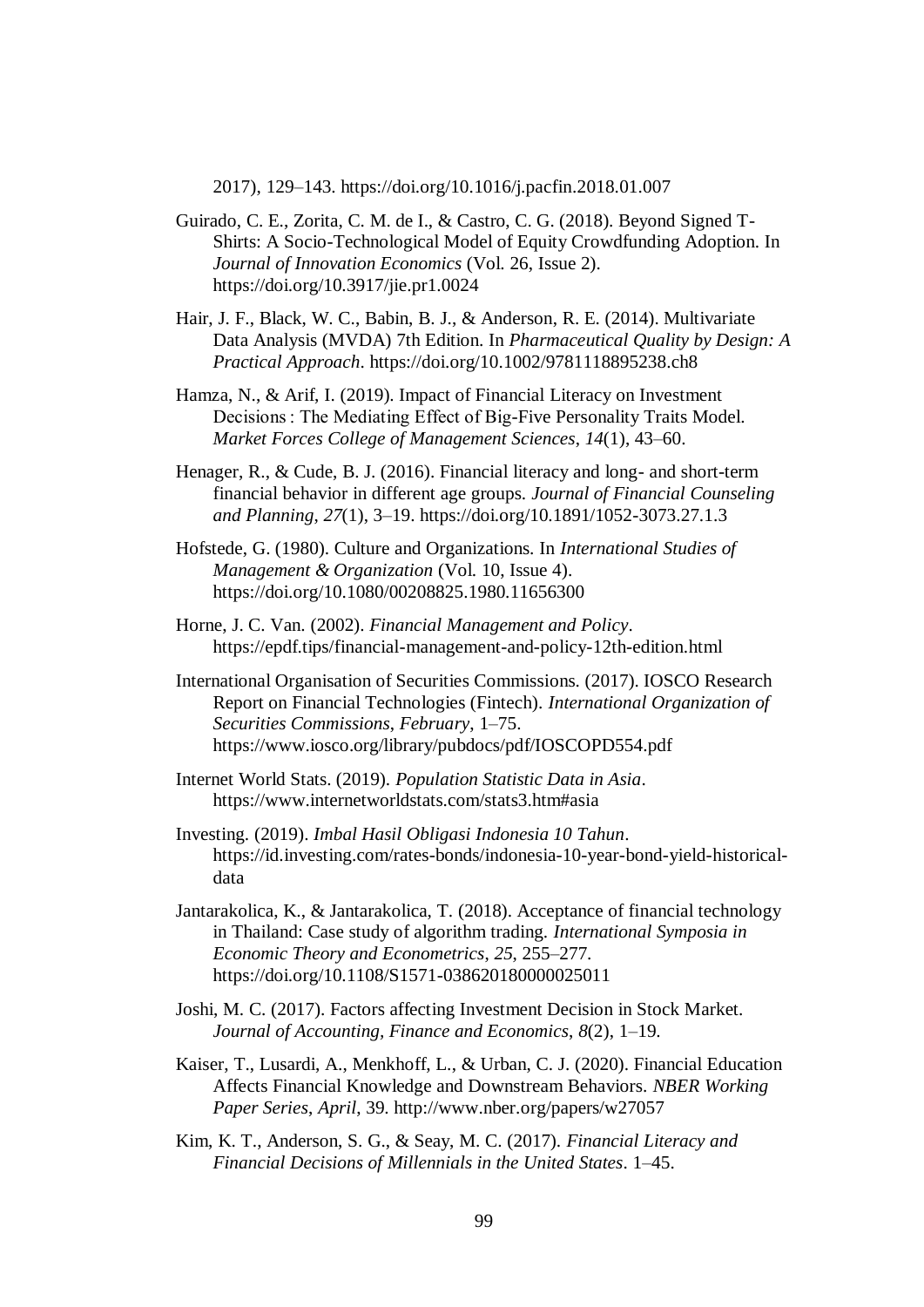- Kominfo. (2020). *Kementerian Kominfo Blokir Empat Ribu Fintech Ilegal Sepanjang 2018 - 2019*. https://kominfo.go.id/content/detail/23740/siaranpers-no-06hmkominfo012020-tentang-kementerian-kominfo-blokir-empatribu-fintech-ilegal-sepanjang-2018-2019/0/siaran\_pers
- Kontan. (2019). *Suku Bunga Deposito (Data PIPU Bank Indonesia)*. https://pusatdata.kontan.co.id/bungadeposito/
- Kustodian Sentral Efek Indonesia. (2019). Pencapaian KSEI Tahun 2019 : Implementasikan Tonggak Sejarah Baru Pasar Modal Indonesia. *Unit Pemasaran Dan Komunikasi Perusahaan PT Kustodian Sentral Efek Indonesia*, 1–4.
- Kustodian Sentral Efek Indonesia. (2020). *HUT KSEI Ke-22 : Tingkatkan Kenyamanan Investasi KSEI Siapkan Inovasi Pengembangan Infrastruktur Pasar Modal*.
- Latip, H. F. M., Omar, A. H., Jing, T. M., & Shahrom, A. (2017). A Questionnaire-based Approach on Technology Acceptance Model for Integrated Multiple Ankle Technology Device on Patient Psychology. *Sains Humanika*, *9*(3–2). https://doi.org/10.11113/sh.v9n3-2.1267
- Li, H., Zheng, D., & Chen, J. (2014). Effectiveness, cause and impact of price limit-Evidence from China's cross-listed stocks. *Journal of International Financial Markets, Institutions and Money*, *29*(1), 217–241. https://doi.org/10.1016/j.intfin.2013.12.007
- Liivamägi, K. (2016). Investor education and trading activity on the stock market. *Baltic Journal of Economics*, *16*(2), 114–131. https://doi.org/10.1080/1406099X.2016.1189058
- Likert, R. (1932). "Technique for the Measurement of Attitudes, A." *Encyclopedia of Research Design*. https://doi.org/10.4135/9781412961288.n454
- Liu, Z., Zhang, T., & Yang, X. (2014). Social interaction and stock market participation: Evidence from China. *Mathematical Problems in Engineering*, *2014*. https://doi.org/10.1155/2014/906564
- Loewenstein, G. (2000). Emotion in Economic Theory and Economic Behavior. *American Economic Review*, *65*, 426.
- Lusardi, A., & Mitchell, O. S. (2011). Financial Literacy: Implication for Retirement Wellbeing. *Wharton School, University of Pennsylvania, Pension Research Council Working Paper n. 1*, Wharton School, University of Pennsylvania, Pensio. http://www.nber.org/papers/w17078
- Lusardi, A., & Mitchell, O. S. (2017). How Ordinary Consumers Make Complex Economic Decisions: Financial Literacy and Retirement Readiness. *Quarterly Journal of Finance*, *7*(3). https://doi.org/10.1142/S2010139217500082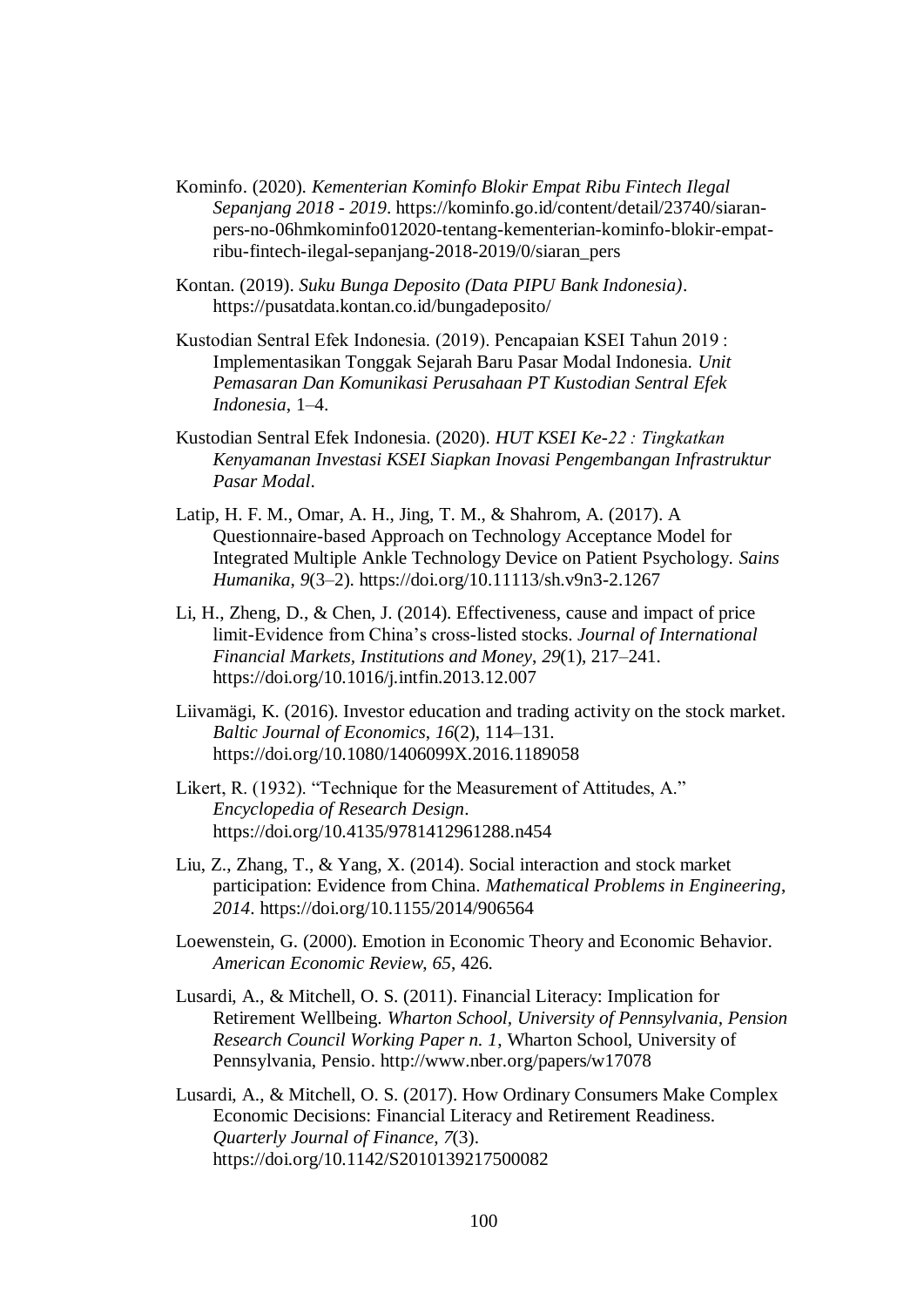- Makarov, D., & Schornick, A. V. (2012). Explaining Households' Investment Behavior. *SSRN Electronic Journal*. https://doi.org/10.2139/ssrn.1623785
- Malhotra, N., & Birks, D. (2007). *Marketing Research: an Applied Approach*. http://capitadiscovery.co.uk/cardiffmet/items/240307
- Masoud, N. M. H. (2013). The Impact of Stock Market Performance on Economic Growth in India. *Asian Journal of Research in Banking and Finance*, *8*(5), 49. https://doi.org/10.5958/2249-7323.2018.00034.2
- Massa, M., & Simonov, A. (2005). History versus Geography: The Role of College Interaction in Portfolio Choice. *Working Paper*, *33*.
- McKechnie, S., Winklhofer, H., & Ennew, C. (2006). Applying the technology acceptance model to the online retailing of financial services. In *International Journal of Retail and Distribution Management* (Vol. 34, Issues 4–5). https://doi.org/10.1108/09590550610660297
- Mladjenovic, P. (2013). Stock Investing For Dummies. In *Journal of Chemical Information and Modeling* (Vol. 53, Issue 9). https://doi.org/10.1017/CBO9781107415324.004
- Mohamed, H., & Ali, H. (2019). *Blockchain, Fintech, and Islamic Finance*. www.degruyter.com
- Moreno, F. M., Lafuente, J. G., Carreón, F. Á., & Moreno, S. M. (2017). The Characterization of the Millennials and Their Buying Behavior. *International Journal of Marketing Studies*, *9*(5), 135. https://doi.org/10.5539/ijms.v9n5p135
- Morgan, P. J., & Trinh, L. Q. (2019). Fintech and Financial Literacy in the Lao PDR. *SSRN Electronic Journal*, *933*. https://doi.org/10.2139/ssrn.3398235
- Napitupulu, S., Rubini, A., Khasanah, K., & Rachmawati, A. (2017). Kajian Perlindungan Konsumen Sektor Jasa Keuangan: Perlindungan Konsumen Pada Fintech. *Departemen Perlindungan Konsumen*, hal. 1-86.
- Ng, L., & Wu, F. (2007). The trading behavior of institutions and individuals in Chinese equity markets. *Journal of Banking and Finance*, *31*(9), 2695–2710. https://doi.org/10.1016/j.jbankfin.2006.10.029
- Nofsinger, J. R. (2005). Social Mood and Financial Economics. *Journal of Behavioral Finance*, *6*(3), 144–160. https://doi.org/10.1207/s15427579jpfm0603\_4
- OECD. (2016). OECD/INFE International Survey of Adult Financial Literacy Competencies. *Oecd*, 1–100.
- Ohlsson, A. (2015). *Understanding Acceptance of Online Shopping in B2B*. http://www.diva-portal.se/smash/get/diva2:872921/FULLTEXT02.pdf
- Otoritas Jasa Keuangan. (2013). *Literasi Keuangan*.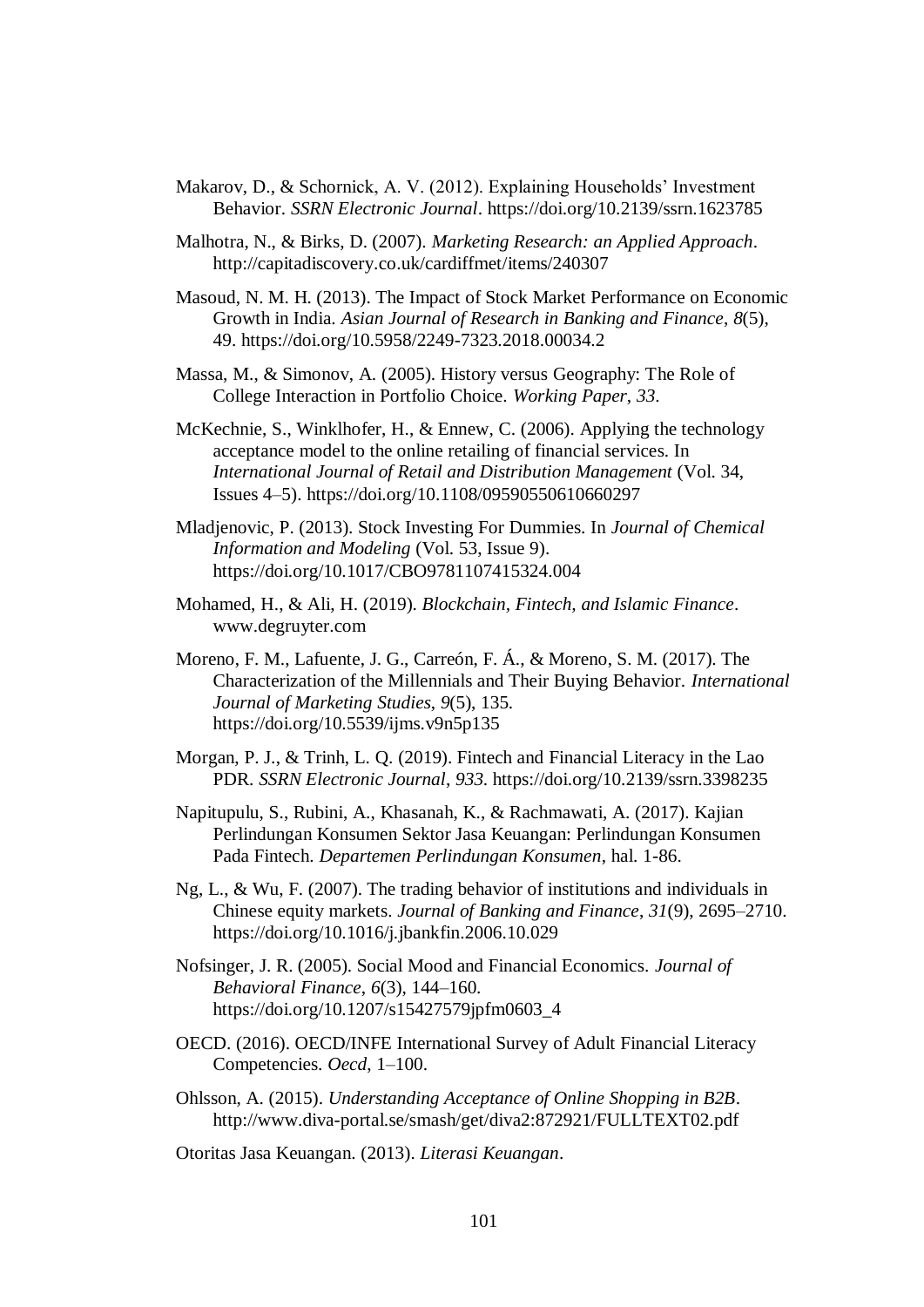https://www.ojk.go.id/id/kanal/edukasi-dan-perlindungankonsumen/Pages/Literasi-Keuangan.aspx

Otoritas Jasa Keuangan. (2015). *Waktu Penyelesaian Transaksi Bursa*.

- Otoritas Jasa Keuangan. (2017). SURAT EDARAN OTORITAS JASA KEUANGAN NOMOR 30 /SEOJK.07/2017. *Journal of Chemical Information and Modeling*, *0*(0), 0. https://doi.org/10.1017/CBO9781107415324.004
- Otoritas Jasa Keuangan. (2019a). *Pasar Modal Seri Literasi Keuangan Perguruan Tinggi*.
- Otoritas Jasa Keuangan. (2019b). Siaran Pers Survei OJK 2019: Indeks Literasi Dan Inklusi Keuangan Meningkat. In *Sp 58/Dhms/Ojk/Xi/2019* (Issue November).
- Pantano, E., & Di Pietro, L. (2012). Understanding consumer's acceptance of technology-based innovations in retailing. *Journal of Technology Management and Innovation*, *7*(4), 1–19. https://doi.org/10.4067/S0718- 27242012000400001
- Partridge, L., & Ho, P. S. (2003). A Retail Investor ' s Perspective on the Acceptance of Internet Stock Trading Joo Eng Lee-Partridge Central Connecticut State University School of Business Pei See Ho Ministry of Transport. *Proceedings of the 36th Hawaii International Conference on System Sciences*, *January*, 1–11.
- Potrich, A. C. G., Vieira, K. M., & Mendes-Da-Silva, W. M. (2016). Management Research Review Development of a financial literacy model for university students For Authors Development of a financial literacy model for university students. *Management Research Review Iss The Journal of Risk Finance African Journal of Economic and Management Studies Iss International Journal of Social Economics*, *3944*(7), 356–376. https://doi.org/10.1108/MMR-06-2014-0143
- Prihanto, J. J. N. (2018). *Transformasi Digital Industri Perhotelan : Studi pada Industri Perhotelan di Daerah Istimewa Jogyakarta*. *13*(2).
- Pyoria, P., Ojala, S., Saari, T., & Jarvinen, K.-M. (2015). The millennial generation. *Transforming American Governance: Rebooting the Public Square*, 307–321. https://doi.org/10.1177/2158244017697158
- Rahman, R. (2019). *Number of retail investors inches toward 1m as brokerages, IDX push campaign*. The Jakarta Post. https://www.thejakartapost.com/news/2019/08/15/number-of-equityinvestors-inches-toward-1m-as-brokerages-idx-push-campaign.html
- Ramayah, T., & Ignatius, J. (2005). Impact of Perceived usefulness , Perceived ease of use and Perceived Enjoyment on Intention to Shop Online. *ICFAI Journal of Systems Management (IJSM)*, 1–16.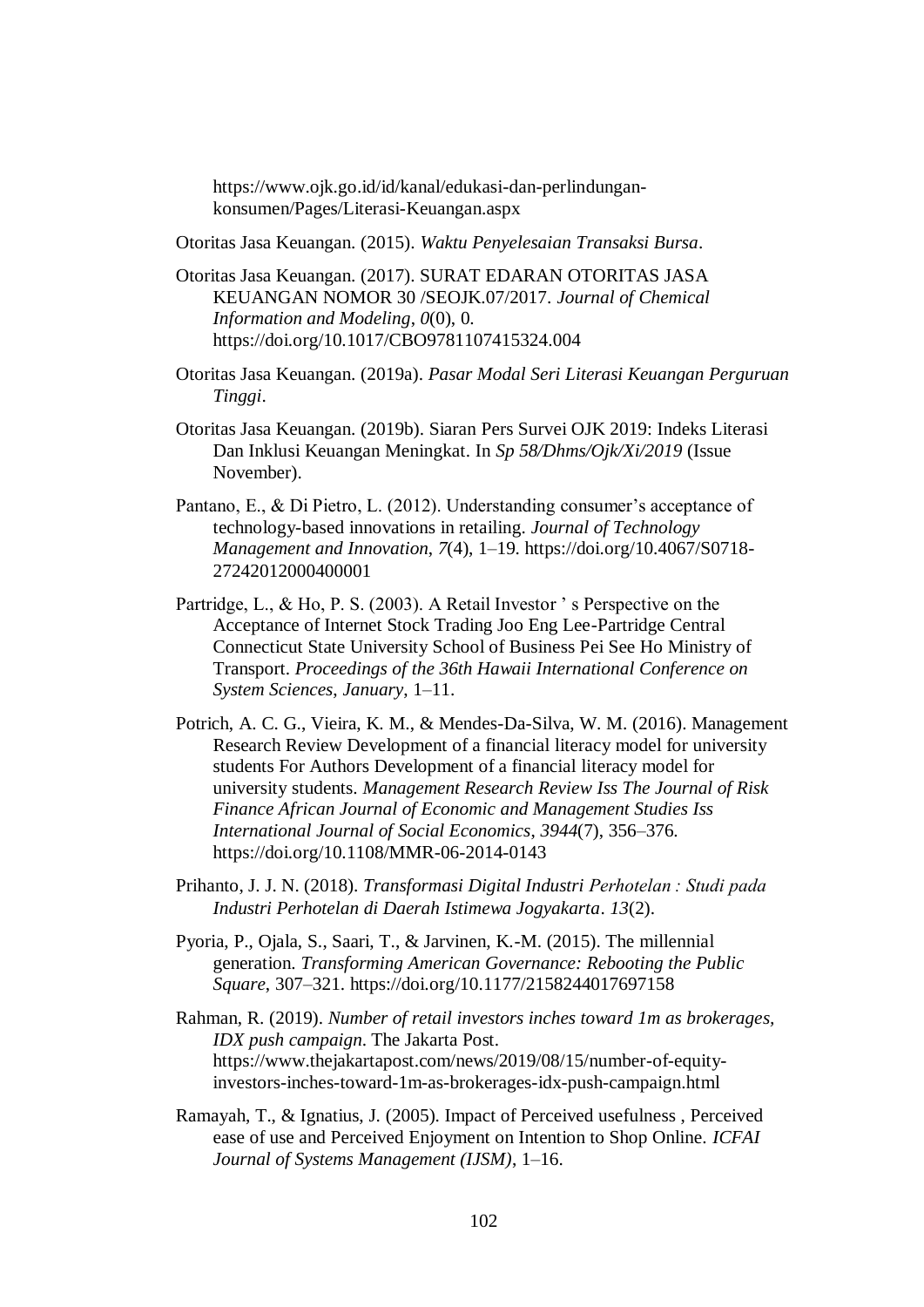http://ramayah.com/journalarticlespdf/impactpeu.pdf

- Ranganatha, M., & Madhumathi, R. (2006). *Investment Analysis and Portfolio Management*.
- Raut, R. K., Das, N., & Mishra, R. (2018). Behaviour of Individual Investors in Stock Market Trading: Evidence from India. *Global Business Review*. https://doi.org/10.1177/0972150918778915
- Revilla, M. A., Saris, W. E., & Krosnick, J. A. (2014). Choosing the Number of Categories in Agree-Disagree Scales. *Sociological Methods and Research*, *43*(1), 73–97. https://doi.org/10.1177/0049124113509605
- Rosmida, & Wahyuni, E. S. (2016). *Keberhasilan Program "Yuk Nabung Saham" Oleh Bursa Efek Indonesia Dalam Meningkatkan Penjualan*. 1–10.
- Roy, S. (2017). App Adoption and Switching Behavior: Applying the Extended Tam in Smartphone App Usage. *Journal of Information Systems and Technology Management*, *14*(2), 239–261. https://doi.org/10.4301/s1807- 17752017000200006
- Samaradiwakara, G. D. M., & Gunawardena, C. G. (2014). Comparison of existing technology acceptance theories and models to suggest a well improved theory/model. *International Technical Sciences Journal*, *1*(1), 21– 36. file:///C:/Users/Toni/Documents/Citavi 5/Projects/SafeMate/Citavi Attachments/Samaradiwakara G. D. M. N., Gunawardena C. G. 2014 - Comparison of existing technology acceptance.pdf M4 - Citavi
- Sandhu, H., & Kundu, S. C. (2010). Journal of Internet Banking and Commerce. *Investors' Adoption of Internet Stock Trading: A Study*, *15*(1), 1–11. https://doi.org/10.1007/978-3-531-92534-9\_12
- Satiari, F. (2009). *Analisis Perbedaan Sistem Fraksi Harga Saham Terhadap Variabel Bidask Spread, Depth, dan Volumen Perdagangan*. http://eprints.undip.ac.id/17440/1/FITRIA\_SATIARI.pdf
- Sekaran, U. (2003). Research and Markets: Research Methods for Business A Skill Building Approach. In *John Wiley & Sons*. https://doi.org/http://dx.doi.org/10.1108/17506200710779521
- Sekaran, U., & Bougie, R. (2016). Research Methods for Business 7th Edition. *Encyclopedia of Quality of Life and Well-Being Research*, 3336–3336. https://doi.org/10.1007/978-94-007-0753-5\_102084
- Septyato, D., & Adhikara, A. (2013). Perilaku Investor Individu dalam Pengambilan Keputusan Investasi Sekuritas di Bursa Efek Indonesia (BEI). *Journal & Proceeding FEB UNSOED*, *3*(1), 425–437.
- Shanmugham, R., & Ramya, K. (2012). Impact of Social Factors on Individual Investors' Trading Behaviour. *Procedia Economics and Finance*, *2*(Af), 237–246. https://doi.org/10.1016/s2212-5671(12)00084-6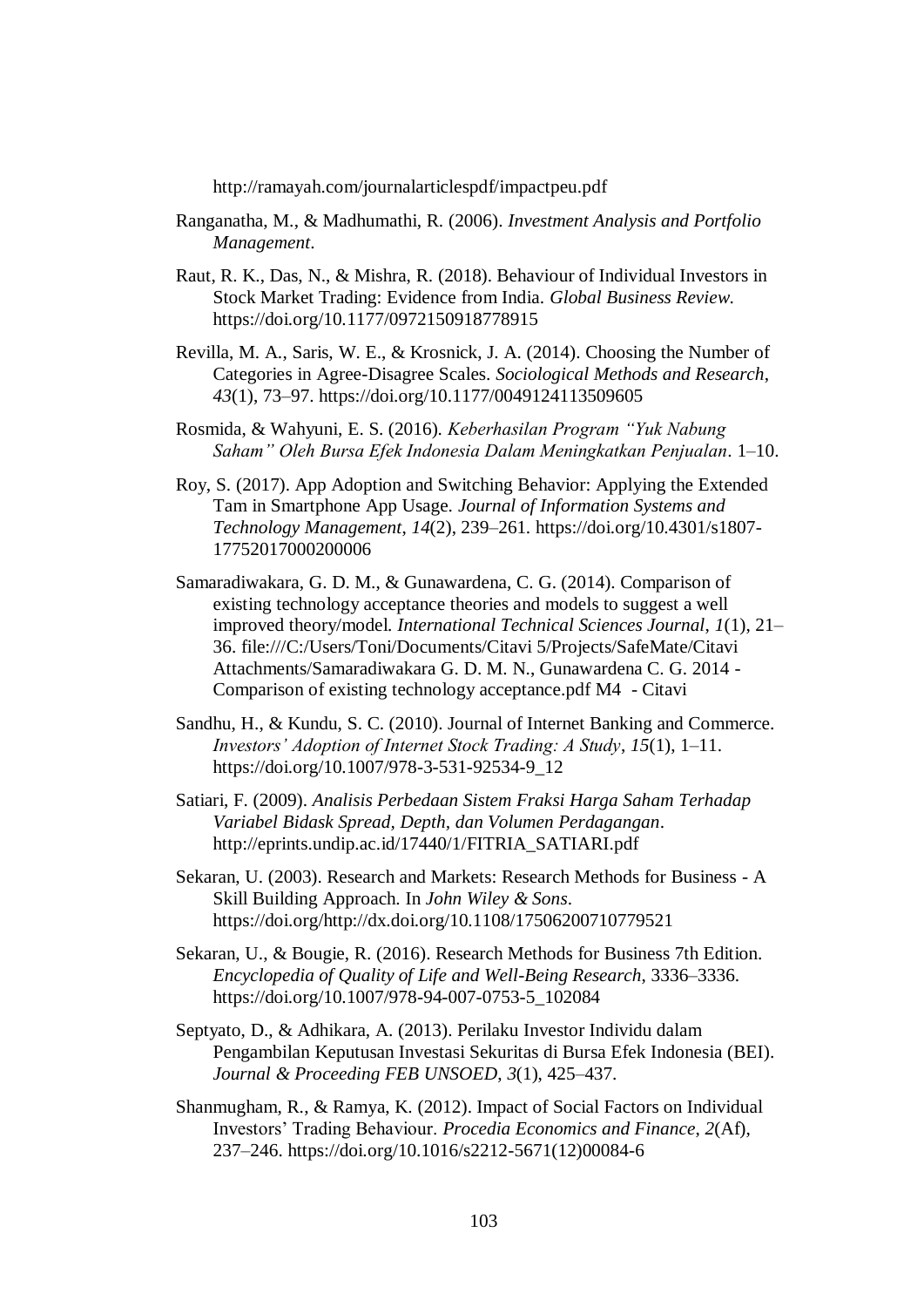Shen, P. (2005). *How Long is a Long-Term Investment?* 5–32.

- Shen, Y., Hu, W., & Hueng, C. J. (2018). The effects of financial literacy, digital financial product usage and internet usage on financial inclusion in China. *MATEC Web of Conferences*, *228*. https://doi.org/10.1051/matecconf/201822805012
- Siahaan, G. J. (2020). *Upaya OJK Dalam Mempertahankan Kredibilitas di Sektor Industri Keuangan Non Bank*.
- Singh, D. A., & Malhotra, M. (2016). Factors Influencing the Adoption of Online Trading: A Study of Individual Investors. *IOSR Journal of Business and Management*, *18*(10), 21–26. https://doi.org/10.9790/487x-1810022126
- Sivaramakrishnan, S., Srivastava, M., & Rastogi, A. (2017). Attitudinal factors, financial literacy, and stock market participation. *International Journal of Bank Marketing*, *35*(5), 818–841. https://doi.org/10.1108/IJBM-01-2016- 0012
- Smith, T. J., & Nichols, T. (2015). Understanding the Millennial Generation. *Journal of Financial Service Professionals*, *69*(6), 11–14. http://eds.a.ebscohost.com.laureatech.idm.oclc.org/eds/pdfviewer/pdfviewer? sid=0a0336d0-b8da-410d-a5b3- 7e42fa4cbe86@sessionmgr4004&vid=1&hid=4210
- Stavrova, E. (2014). *Financial literacy and investment behavior -relationships and dependencies*. *January*.
- Sudindra, V. R., & Naidu, J. G. (2018). Financial Behaviour and Decision-Making. *International Journal of Creative Research Thoughts*, *6*(1), 1427– 1435.
- Sugiyono. (2015). *Metode Penelitian Pendidikan (Pendekatan Kuantitatif, Kualitatif dan R&D)*. Alfabeta.
- Suprapto, A. T., Mulyono, M., & Prihandoko, D. (2019). Price Fraction Changes Impact on Stock Trading Indicators: An Events Study on Indonesia Stock Exchange. *The Winners*, *20*(1), 1. https://doi.org/10.21512/tw.v20i1.5103
- Syafrida, I., & Adib, A. (2015). Jurnal Akuntansi, Keuangan dan Perbankan. *Account Jurnal Akuntansi, Keuangan Dan Perbankan*, *1*(3), 107–117.
- Tandelilin, E. (2010). *Portofolio dan Investasi : Teori dan Aplikasi* (1st ed.). Kanisius.
- Teo, T. S. H., Tan, M., & Peck, S. N. (2004). Adopters and non-adopters of internet stock trading in Singapore. *Behaviour and Information Technology*, *23*(3), 211–223. https://doi.org/10.1080/01449290410001685402
- Teschner, F., Kranz, T. T., & Weinhardt, C. (2015). The Impact of customizable Market Interfaces on Trading Performance. *Electronic Markets*, *25*(4), 325– 334. https://doi.org/10.1007/s12525-014-0172-8